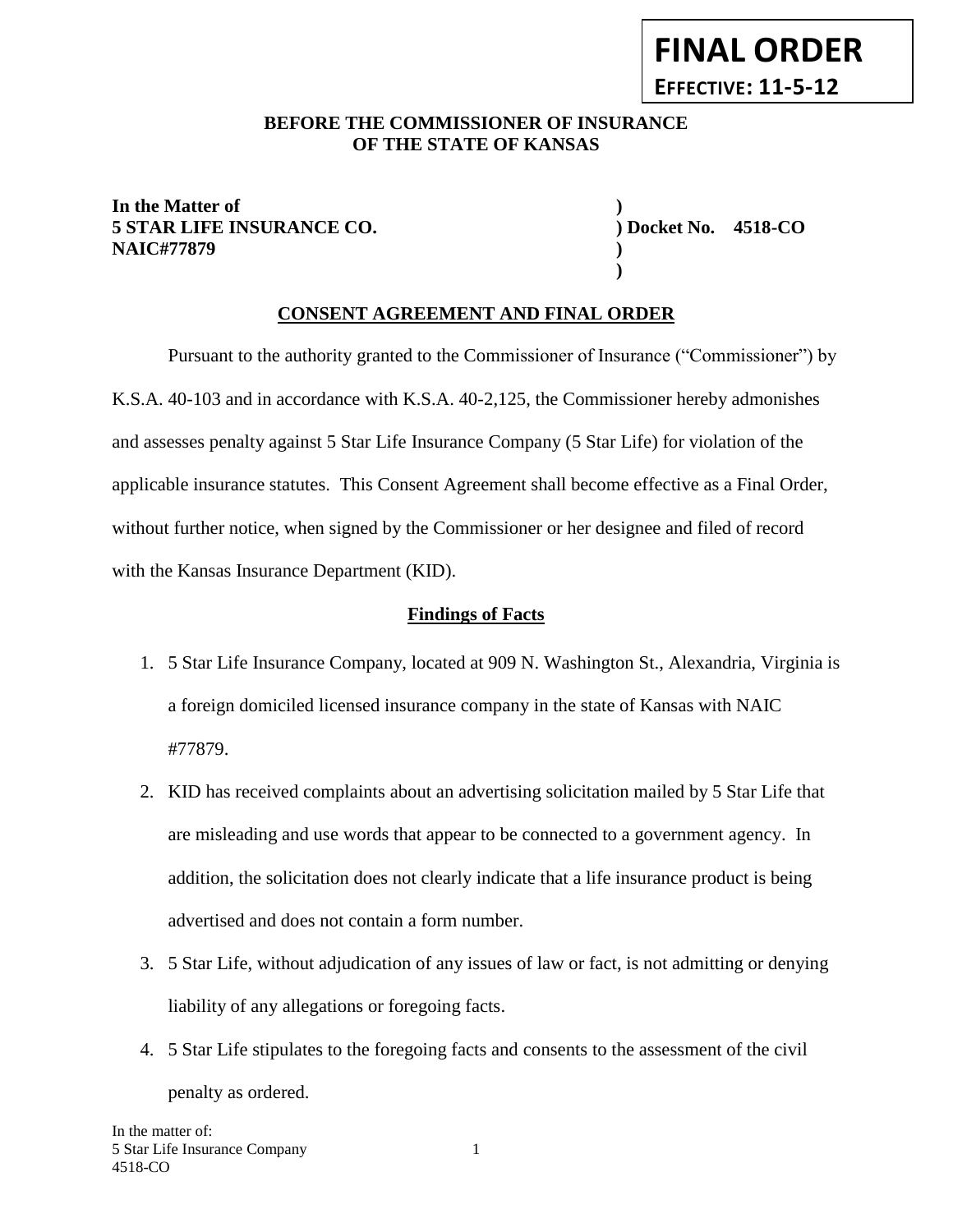5. 5 Star Life understands its right to have a hearing on the facts and disposition and to seek review of an adverse order in this matter and expressly waives hearing and judicial review.

## **Applicable Law**

#### K.S.A. 40-103 states,

"The commissioner of insurance shall have general supervision, control and regulation of corporations, companies, associations, societies, exchanges, partnerships, or persons authorized to transact the business of insurance, indemnity or suretyship in this state and shall have the power to make all reasonable rules and regulations necessary to enforce the laws of this state relating thereto<sup>"</sup>

#### K.S.A. 40-2404 states,

The following are hereby defined as unfair methods of competition and unfair or deceptive acts or practices in the business of insurance:

(2) *False information and advertising generally.* Making, publishing, disseminating, circulating or placing before the public, or causing, directly or indirectly, to be made, published, disseminated, circulated or placed before the public, in a newspaper, magazine or other publication, or in the form of a notice, circular, pamphlet, letter or poster, or over any radio or television station, or in any other way, an advertisement, announcement or statement containing any assertion, misrepresentation or statement with respect to the business of insurance or with respect to any person in the conduct of such person's insurance business, which is untrue, deceptive or misleading.

#### K.A.R. 40-9-118 states,

#### **Section 4. Form and Content of Advertisements**

1. Advertisements shall be truthful and not misleading in fact or by implication. The form and content of an advertisement of a policy shall be sufficiently complete and clear so as to avoid deception. It shall not have the capacity or tendency to mislead or deceive. Whether an advertisement has the capacity or tendency to mislead or deceive shall be determined by the Commissioner of Insurance from the overall impression that the advertisement may be reasonably expected to create upon a person of average education or intelligence within the segment of the public to which it is directed.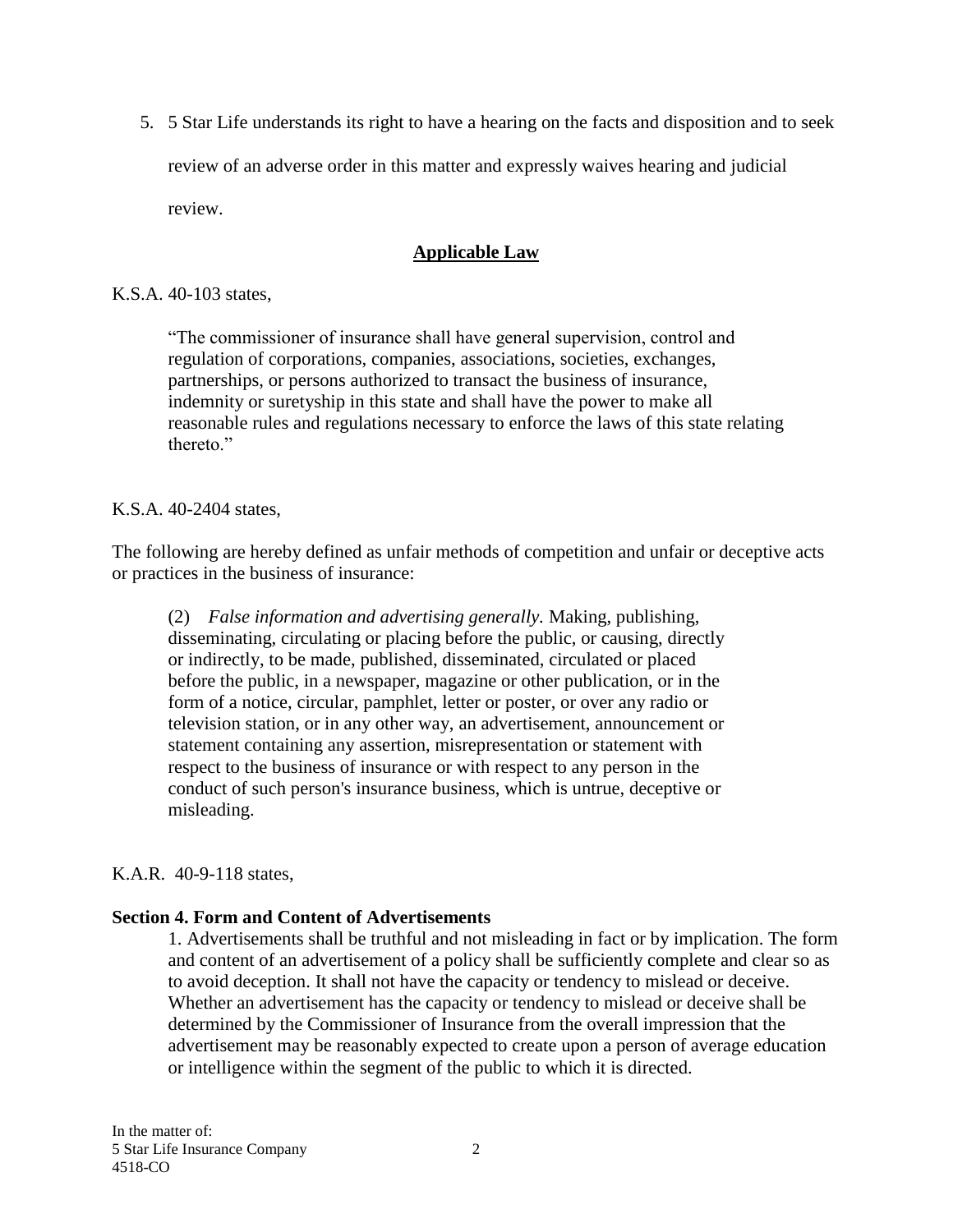#### **Section 5. Disclosure Requirements**

1. The information required to be disclosed by this regulation shall not be minimized, rendered obscure, or presented in an ambiguous fashion or intermingled with the text of the advertisement so as to be confusing or misleading.

5. An advertisement shall prominently describe the type of policy advertised.

#### **Section 6. Identity of Insurer**

1. The name of the insurer shall be clearly identified in all advertisements, and if any specific individual policy is advertised it shall be identified either by form number or other appropriate description. If an application is a part of the advertisement, the name of the insurer shall be shown on the application. An advertisement shall not use a trade name, an insurance group designation, name of the parent company of the insurer, name of a particular division of the insurer, service mark, slogan, symbol or other devise or reference without disclosing the name of the insurer, if the advertisement would have the capacity or tendency to mislead or deceive as to the true identify of the insurer or create the impression that a company other than the insurer would have any responsibility for the financial obligation under a policy.

2. No advertisement shall use any combination of words, symbols or physical materials that by their content, phraseology, shape, color or other characteristics are so similar to a combination of words, symbols or physical materials used by a governmental program or agency or otherwise appear to be of such a nature that they tend to mislead prospective insureds into believing that the solicitation is in some manner connected with a governmental program or agency.

K.S.A. 40-2,125 states, in pertinent part,

"(a) If the commissioner determines after notice and opportunity for a hearing that any person has engaged or is engaging in any act or practice constituting a violation of any provision of Kansas insurance statutes or any rule and regulation or order thereunder, the commissioner may in the exercise of discretion, order any one or more of the following: (1) Payment of a monetary penalty of not more than \$1,000 for each and every act or violation, unless the person knew or reasonably should have known such person was in violation of the Kansas insurance statutes or any rule and regulation or order thereunder, in which case the penalty shall be not more than \$2,000 for each and every act or violation;"

## **Conclusions of Law**

The Commissioner has jurisdiction over 5 Star Life and the subject matter of this

proceeding and based on Paragraphs #1 through #5 and the Applicable Law enumerated above.

# **IT IS THEREFORE ORDERED BY THE COMMISSIONER OF INSURANCE:**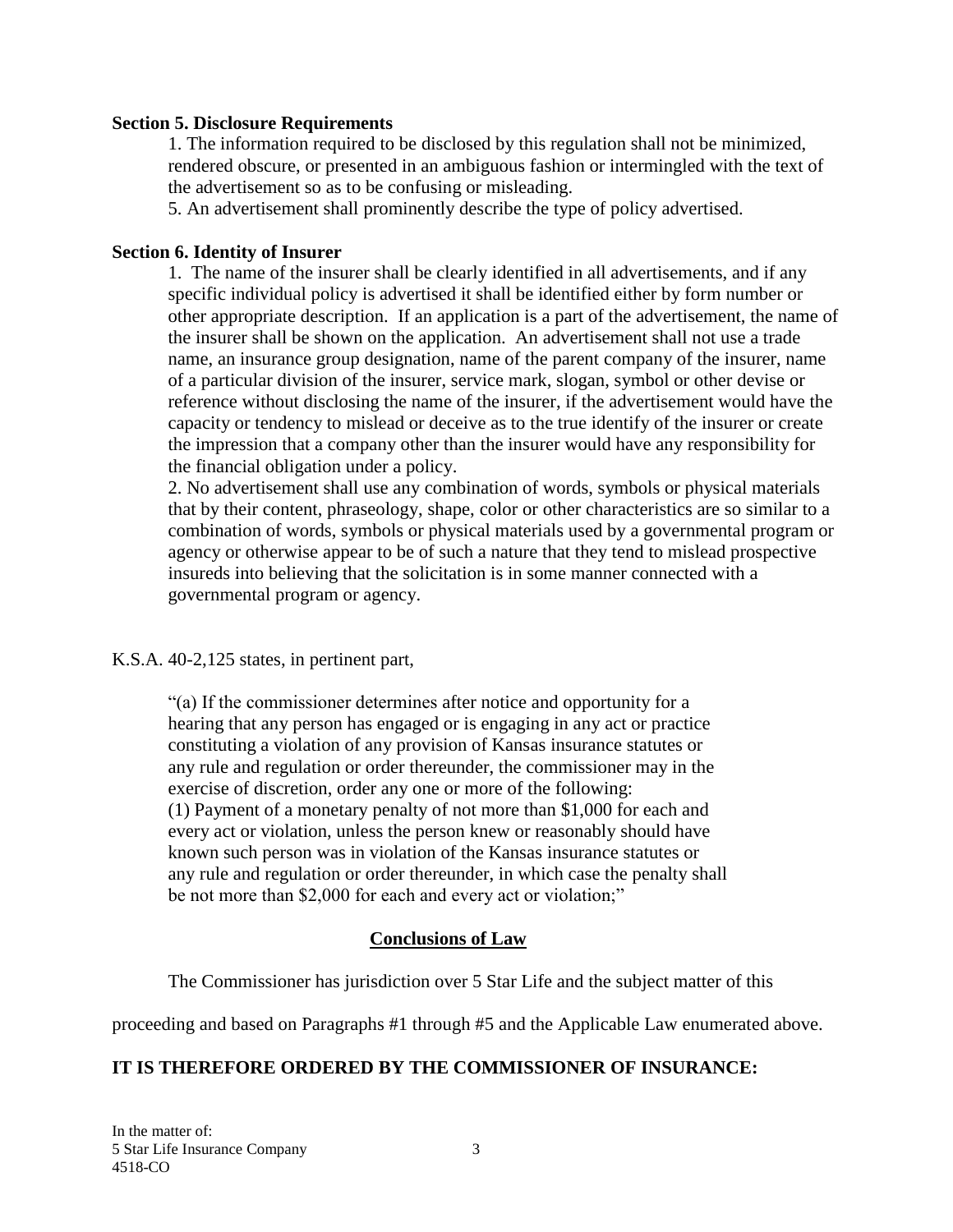- 1. 5 Star Life's marketing advertisement sent to Kansas consumers is in violation of K.S.A. 40-2404 and K.A.R. 40-9-118.
- 2. Pursuant to K.S.A. 40-2,125(a), 5 Star Life is hereby ordered to pay a monetary penalty, due and payable to the Kansas Insurance Department, in the amount of TWO THOUSAND DOLLARS (\$2,000.00) for its above-stated violations of K.S.A. 40-2404 and K.A.R. 40-9-118.
- 3. Pursuant to KSA 77-415(b)(2)(A), this order is designated by KID as precedent.

# **IT IS SO ORDERED THIS \_\_\_\_ DAY OF NOVEMBER 2012, IN THE CITY OF TOPEKA, COUNTY OF SHAWNEE, STATE OF KANSAS.**



 $\angle$ s/ Sandy Praeger $\angle$ Sandy Praeger Commissioner of Insurance

BY:

 \_/s/ Zachary J.C. Anshutz\_\_ Zachary J.C. Anshutz General Counsel

# **Stipulation**

The undersigned stipulates and agrees to the above findings fact and conclusions of law and waives its rights to administrative hearing and judicial review of the Commissioner's Order.

> $\angle$ s/ Craig S. Piers $\angle$   $\angle$  11/2/12 $\angle$ Craig S. Piers Date President/Respondent